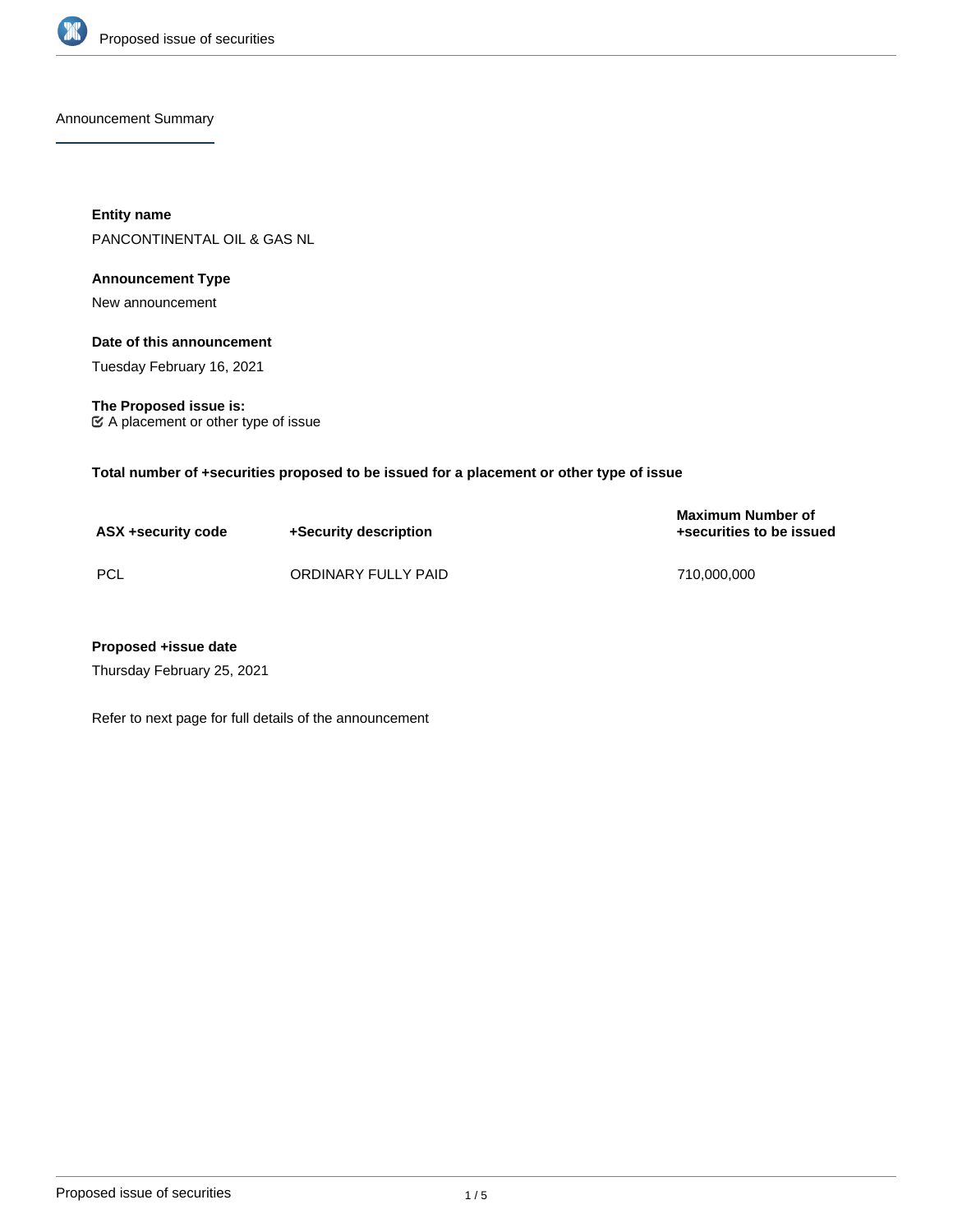

Part 1 - Entity and announcement details

# **1.1 Name of +Entity**

PANCONTINENTAL OIL & GAS NL

We (the entity named above) give ASX the following information about a proposed issue of +securities and, if ASX agrees to +quote any of the +securities (including any rights) on a +deferred settlement basis, we agree to the matters set out in Appendix 3B of the ASX Listing Rules.

**1.2 Registered Number Type**

ABN

**Registration Number**

95003029543

**1.3 ASX issuer code**

**PCL** 

# **1.4 The announcement is**

New announcement

## **1.5 Date of this announcement**

Tuesday February 16, 2021

## **1.6 The Proposed issue is:**

 $\mathfrak{C}$  A placement or other type of issue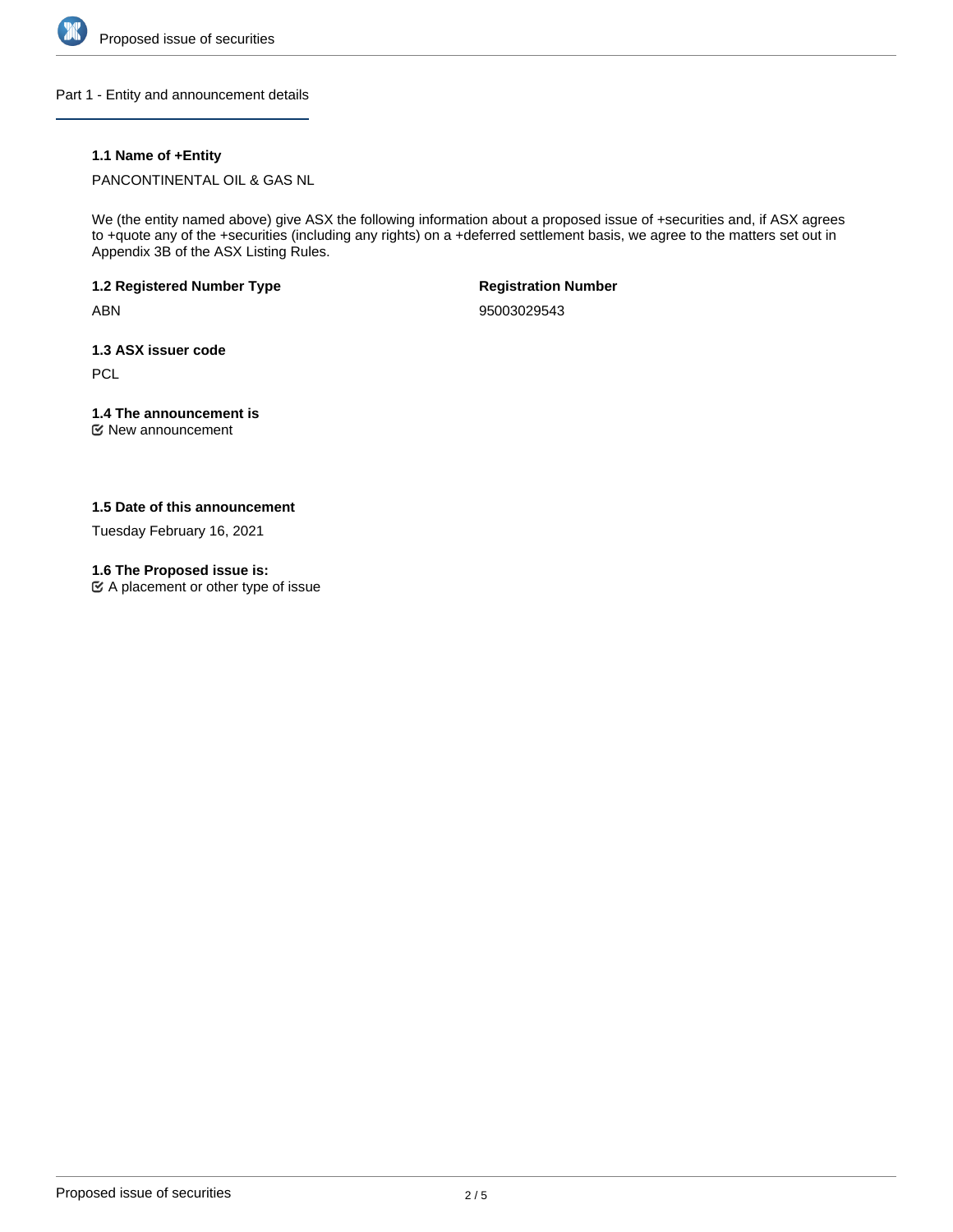

Part 7 - Details of proposed placement or other issue

Part 7A - Conditions

**7A.1 - Are any of the following approvals required for the placement or other type of issue?**

- **+Security holder approval**
- **Court approval**
- **Lodgement of court order with +ASIC**
- **ACCC approval**
- **FIRB approval**
- **Another approval/condition external to the entity**

Yes

7A.1a Conditions

| <b>Approval/Condition</b> | Date for determination  | Is the date estimated or<br>actual?<br><b></b> ■ Estimated | ** Approval<br>received/condition met? |
|---------------------------|-------------------------|------------------------------------------------------------|----------------------------------------|
| +Security holder approval | Thursday March 25, 2021 |                                                            |                                        |

## **Comments**

#### Part 7B - Issue details

| Is the proposed security a 'New        | Will the |
|----------------------------------------|----------|
| class' (+securities in a class that is | +secur   |
| not yet quoted or recorded by ASX)     | attachi  |
| or an 'Existing class' (additional     | C⁄ No    |
| securities in a class that is already  |          |
| quoted or recorded by ASX)?            |          |
| $\mathfrak{G}$ Existing class          |          |

**Will the proposed issue of this ity include an offer of attaching +securities?**

Details of +securities proposed to be issued

## **ASX +security code and description**

PCL : ORDINARY FULLY PAID

## **Number of +securities proposed to be issued**

710,000,000

#### **Offer price details**

**Are the +securities proposed to be issued being issued for a cash consideration?** Yes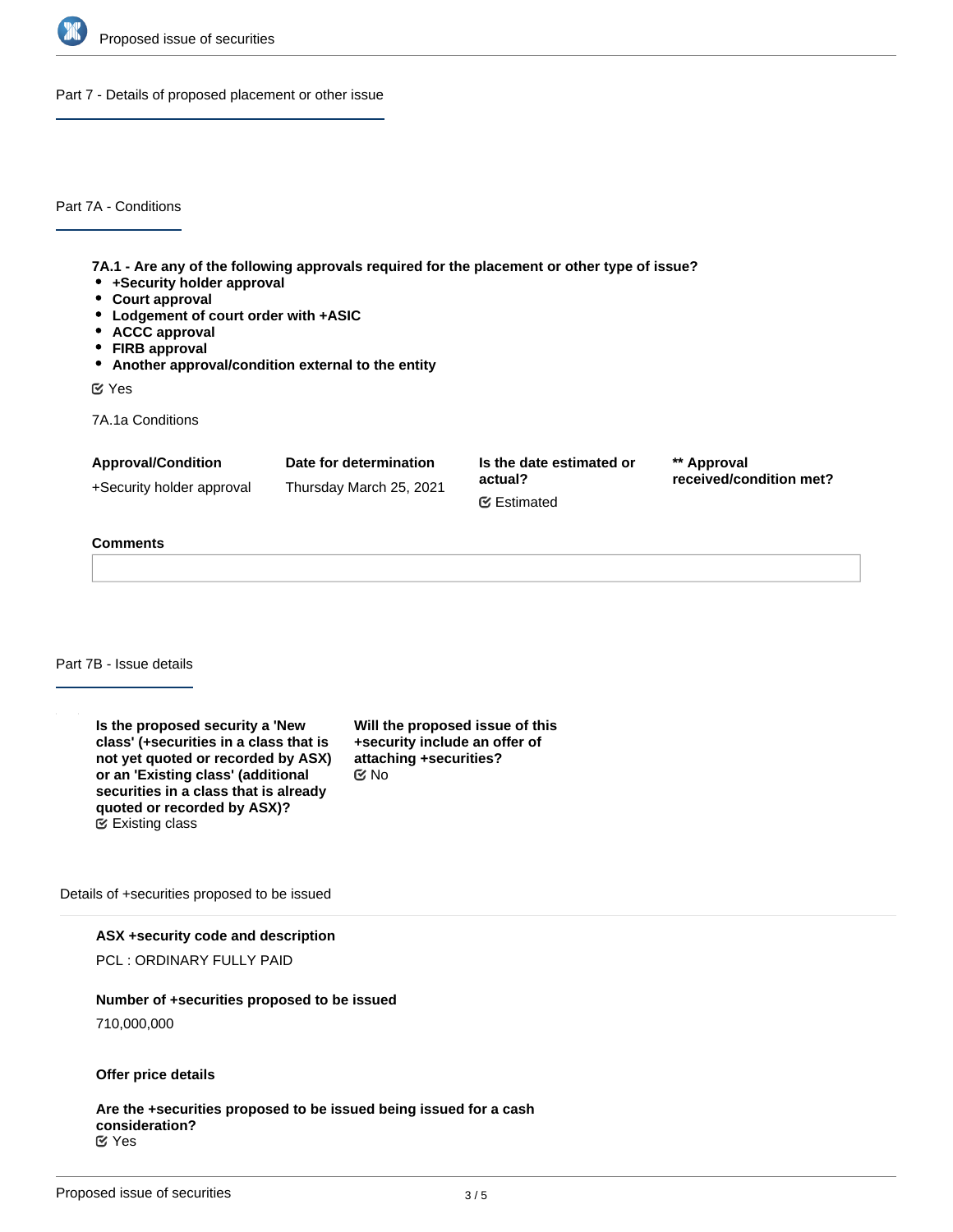

| In what currency is the cash |
|------------------------------|
| consideration being paid?    |

AUD - Australian Dollar

**What is the issue price per +security?** AUD 0.00100

**Will these +securities rank equally in all respects from their issue date with the existing issued +securities in that class?** Yes

Part 7C - Timetable

**7C.1 Proposed +issue date**

Thursday February 25, 2021

Part 7D - Listing Rule requirements

**7D.1 Has the entity obtained, or is it obtaining, +security holder approval for the entire issue under listing rule 7.1?** No

**7D.1b Are any of the +securities proposed to be issued without +security holder approval using the entity's 15% placement capacity under listing rule 7.1?** Yes

**7D.1b ( i ) How many +securities are proposed to be issued without security holder approval using the entity's 15% placement capacity under listing rule 7.1?**

600,000,000

**7D.1c Are any of the +securities proposed to be issued without +security holder approval using the entity's additional 10% placement capacity under listing rule 7.1A (if applicable)?** No

**7D.2 Is a party referred to in listing rule 10.11 participating in the proposed issue?** Yes

**7D.3 Will any of the +securities to be issued be +restricted securities for the purposes of the listing rules?** No

**7D.4 Will any of the +securities to be issued be subject to +voluntary escrow?** No

Part 7E - Fees and expenses